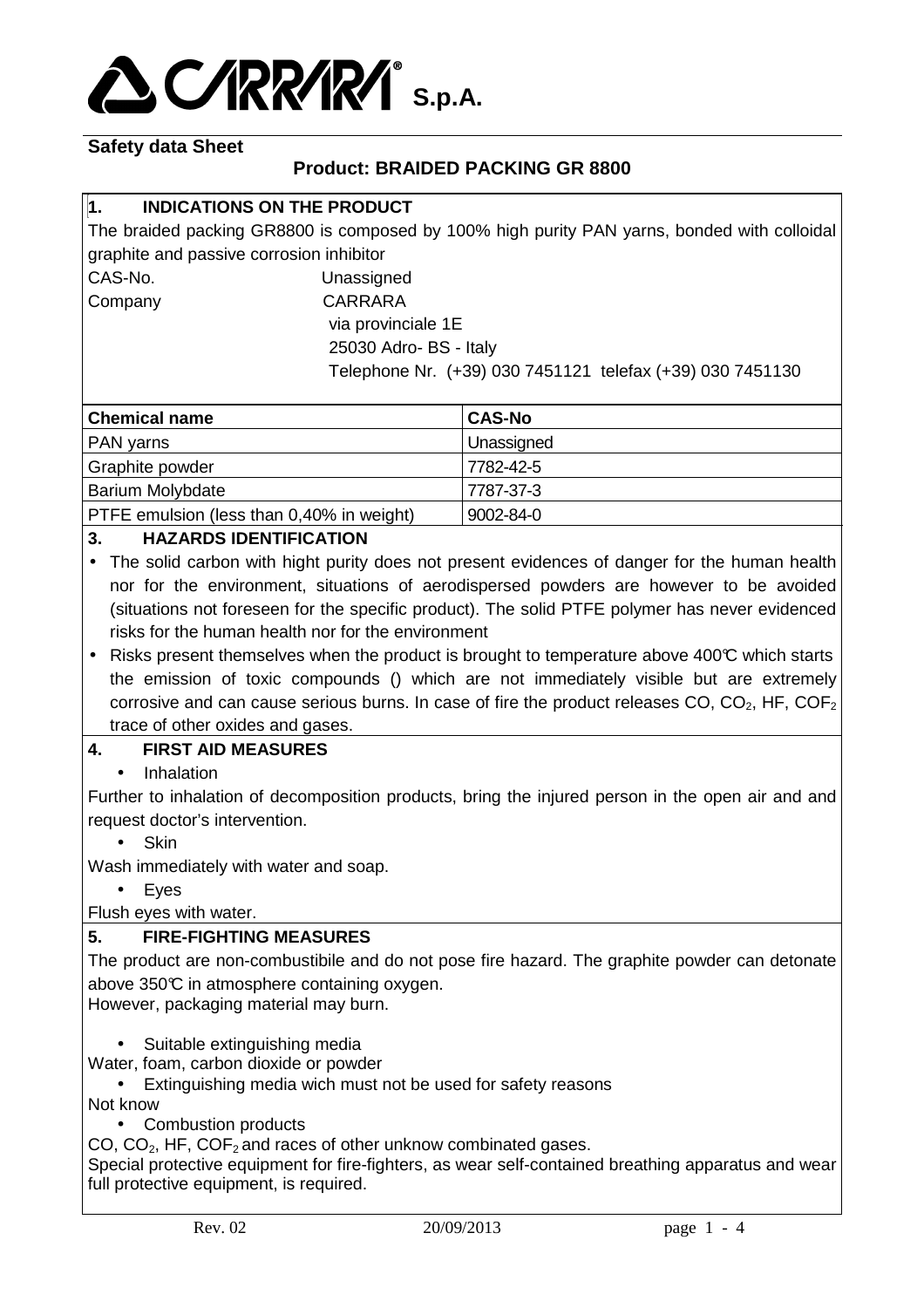

## **Product: BRAIDED PACKING GR 8800**

## **6. ACCIDENTAL RELEASE MEASURES**

Personal precautions:

No special precaution are required, but local regulation may be apply

• Environment Precautions

No special precaution are required, but local regulation may be apply

### **7. HANDLING AND WAREHOUSING**

- Handling
- 1. Unpack material at application site ro avoid unnecessary handling of product
- 2. Keep work areas clean. Scrap material and debris dispose in suitable containers
- 3. It's recommended to spray with water before sweeping or use vacuum cleaner
- 4. Ensure good ventilation
- Storage
- 1. Before use keep material in original packaging

Store material in areas where it si protected against adverse conditions including precipitation and UV radiation

### **8. EXPOSURE CONTROLS / PERSONAL PROTECTION**

Local regulations may be apply. Do not smoke in presence of PTFE product.

- 1. Engineering measures
- In work areas ensure good ventilation
	- 2. Control parameters

Local regulations may apply for fibre dust particle concentration per ml of workplace air

3. Respiratory protection

In the even of heavy dust development and in confined spaces, use disposable face-masks

- 4. Hand protection
- Gloves are recommended only.
	- 5. Eye protection

With heavy dust development, wear safety goggles.

6. Sking protection

Wear just the regular work clothing it is recommended to wash and change cloth once the working time is finished

## **9. PHYSICAL AND CHEMICAL PROPERTIES**

Appearance : - Shape : solid amorphous, low hardness

- Colour : grey/black

- Odour : odourless

Modifications of the physical state : - Stable up to  $350 \div 450^{\circ}$ C in air

- Stable up to 700° C in not oxidizin g atmosphere

- \* Flammability point : not applicable
- Ignition temperature : not applicable
- Inferior explosivity limit : not applicable
- **Steam tension : not applicable**
- Density: about 1,25 up to 1,35 g/cm<sup>3</sup>
- Solubility in water: insoluble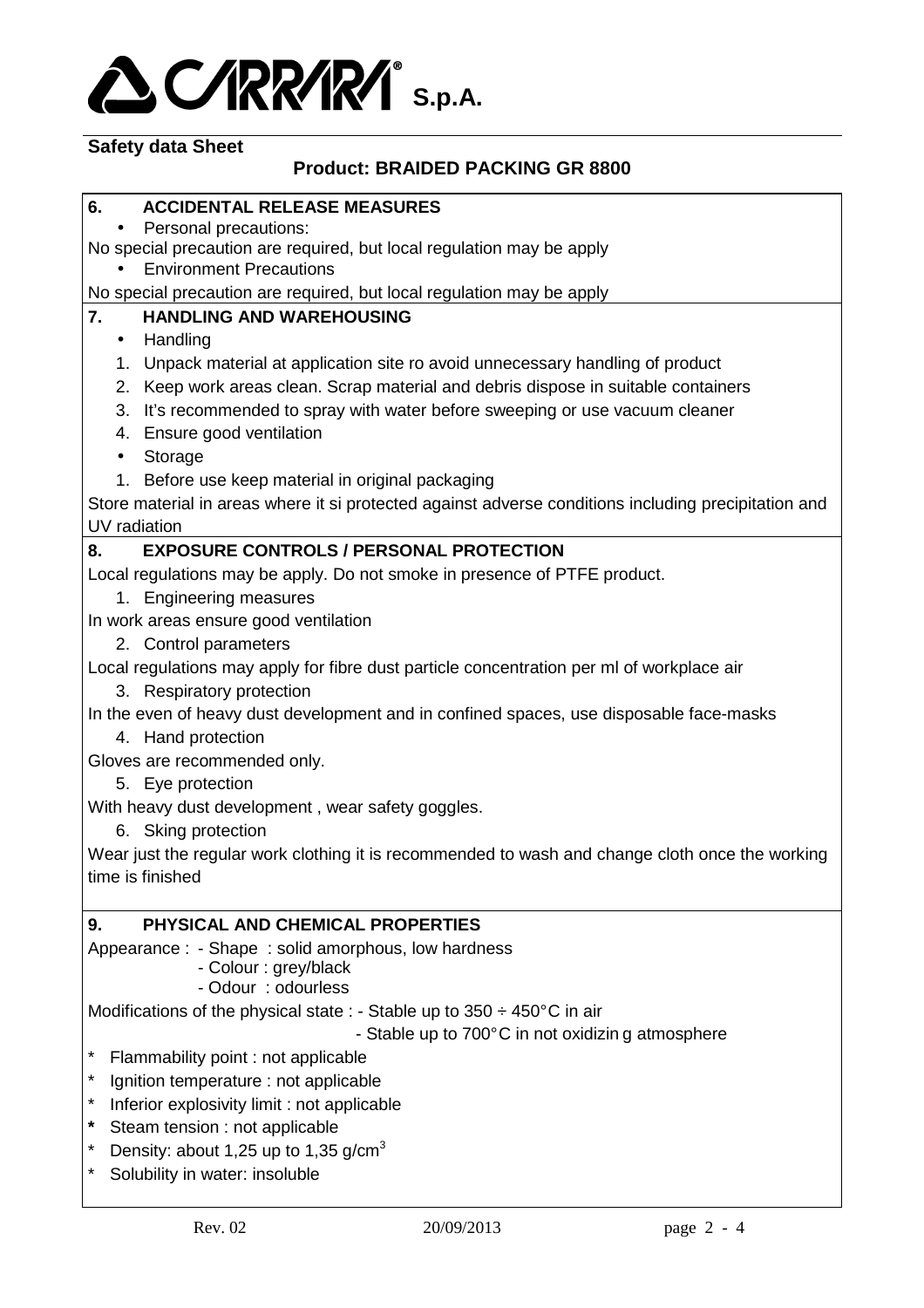

# **Product: BRAIDED PACKING GR 8800**

### **10. STABILITY AND REACTIVITY**

- Thermal decomposition:  $350 < T \mathbb{C} < 450$  oxidizing environment T > 700°C non oxidizing environment
- The product is quite stable in the normal use conditions
- Avoid contacts with strong oxidants, acids and strong bases
- Dangerous decomposition products : Carbon Monoxide, Carbon Dioxide and other traces of combined gases

#### **11. TOXICOLOGICAL INFORMATION**

The product and its components do not enter in the risk categories indicated by the EEC; and we do not have data of acute and/or chronic pathologies to be attributed with the product

#### **12. ECOLOGICAL INFORMATION**

Stable product with no know adverse environmental effect

#### **13. DISPOSAL CONSIDERATION**

1. Uncontaminated product/material

If the material cannot be used or recycled, it can be disposed as a solid waste or incenerated in a suitable installation, subject to local regulations.

2. Contaminated product

the contaminated or empty containers must be disposed similarly as their content

### **TRANSPORT INFORMATION**

1. Declaration about the surface, sea and air transport

The product is not dangerous substance in terms of national and international transport guidelines 2. Other information

Keep in dry. Store separately from food

#### **15. REGULATORY INFORMATION**

#### 1. **EU CLASSIFICATION**

The product does not comply with either chemical or harmful substances classification, it is not the subject of the directive REACH, RoHS and is not boubded by the restrictions of the system EU RAPEX. (Bote: the marking of materials is discussed with local authorities)

#### 2. **OTHER REGULATION**

No special marking is required by EU standard